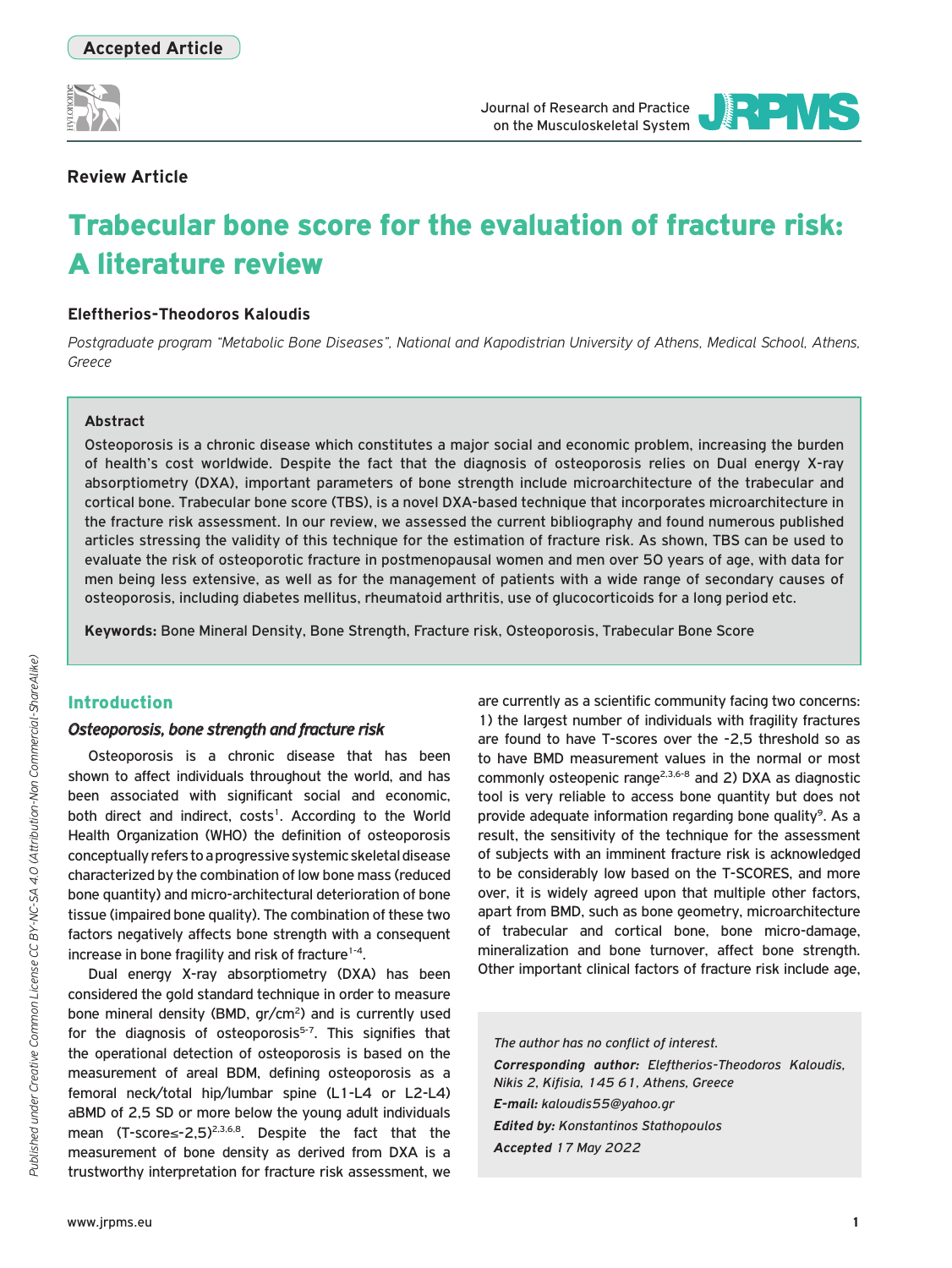history of previous fracture and falls<sup>1,2,3,6,8,10</sup>.

In order to evaluate the individual's risk of osteoporotic fracture, multiple attempts have been made to create algorithms. One of the most widely used is FRAX. FRAX was developed by the Collaborating Centre for Metabolic Bone Diseases at Sheffield University, UK, in order to provide estimate of the 10-year probability of major osteoporotic and hip fractures for each individuals separately in numerous countries all over the world<sup>2,10</sup>.

One of the most important determinants of bone strength is microarchitecture, whose contribution in bone strength has proven to be vital in recent years. Microarchitecture of the trabecular bone consists mainly of the size, shape, number and connectivity of the trabeculae and a growing number of studies has shown that these parameters are closely related to bone strength. As a result, it is thought that if such data were available for individual patients, the estimation of fracture risk might improve<sup>1,2,10-13</sup>. A new method called trabecular bone score (TBS) is a tool that uses the DXA technology in order to provide estimates of microarchitecture of trabecular bone as well as to provide an BMD-independent estimate of osteoporotic fracture risk<sup>1,6</sup>. Moreover, the incorporation of TBS scores within the FRAX tool is thought to enhance the diagnosis of fracture risk even further $1,2$ .

TBS is a novel gray-level textural measurement obtained from lumbar spine DXA in two-dimensional (2D) experimental (empirical) variograms images<sup>1,2,7,10</sup>. In other words, it measures the quantity of the variations in grey-level texture between adjacent pixels<sup>1,2</sup>. High TBS values appear to represent mechanically adequate bone, with fractureresistant microarchitecture, whilst a low TBS reflects frail, fracture-prone microarchitecture (low amplitude-scope fluctuations in photon absorption) $2.7$ . Consequently, that proves the ability of TBS to distinguish dissimilars in threedimensional (3D) microarchitecture between areas where in the two-dimensional (2D) images DXA they appear to have similar bone density (BMD) but different trabecular quality<sup>1,2</sup>. TBS, just like aBMD, is an age function variable: at a young age (from the age of 30 to about the age of 45) there are observed small changes in TBS values, but as individual grows older a continuous decrease is noticed, which probably affects women more than men<sup>2</sup>.

Additional advantages include fast execution of the technique while the study is not affected by calcifications or osteophytes. There are however a number of studies that debate the usefulness of the technique and for that reason we reviewed the bibliography in order to present authors conclusion concerning this technique<sup>1</sup>.

## *Material and Methods*

We reviewed the current published literature concerning studies that correlate TBS with fracture risk and bone strength in patients with osteoporosis. Pubmed (Medline) was used as the reference data base and our search included

the terms TBS+Ostoporosis+fracture risk. Our inclusion criteria consisted of original studies, published in the English literature, during the previous 15 years. We excluded case reports or case-series, as well as meta-analyses.

## Results

Based in our inclusion and exclusion criteria, we initially retrieved 525 studies and from them we selected 49 to be relevant to our study topic. Most studies assessed the usefulness of TBS in women with postmenopausal osteoporosis. However, numerous studies assessed TBS in patients with secondary osteoporosis due to, for example diabetes mellitus, rheumatoid arthritis, used of glucocorticoids, e.t.c. We will address some of these topics as discuss by the published literatures as well<sup>1</sup>.

# *A) Studies in patients with post-menopausal osteoporosis*

In the SWAN study (Study of Women's Health Across the Nation), conducted in USA, Greendale et al., investigated whether TBS may predict fracture risk in early postmenopausal woman. The SWAN study included 891 postmenopausal women of mean age 54.1 years with a total of 141 fractures, of which 9 (6.4%) fractures were recorded prior to visit 7. TBS in those women, adjusted for a number of factors including age, BMI, race and use of medications or calcium/vitamin D supplements was not statistically significantly associated with incident fracture risk either before or after BMD adjustment<sup>14</sup>.

The OPUS study (Osteoporosis and Ultrasound Study) was a multi-center prospective study whose objective was to examine whether TBS is additionally useful for the prediction of future fracture in postmenopausal women. The study included 1007 postmenopausal women (mean age 65.9 years) from three European centers, (France, Germany and the UK) who were followed for an average of 6.0 years. In the follow-up period, 82 incident clinical fractures and 46 incident vertebral fractures were reported. TBS was found to have a better performance than lumbar spine BMD alone for the prediction of vertebral fracture. Also, the combination of TBS and lumbar spine aBMD showed better performance than BMD alone<sup>4</sup>.

L. Redondo et al., using data from the FRODOS cohort, analyzed data from 2257 postmenopausal women. This study was conducted in order to analyze TBS values and compare them to clinical characteristics, bone mineral density and history of fractures in a cohort of postmenopausal women. They found mean TBS value in L1-L4 to be 1.203±0.121 and 55.3% of the women showed values indicating degraded microarchitecture<sup>15</sup>.

Mirzaei A. et al., in a total of 358 women (mean age 61.3±9.5 years) tested for aBMD and TBS, of which 184 were osteopenic and 21 with vertebral fracture. The authors found notable linear relationship (significant correlation) between TBS and spine aBMD and TBS and femoral neck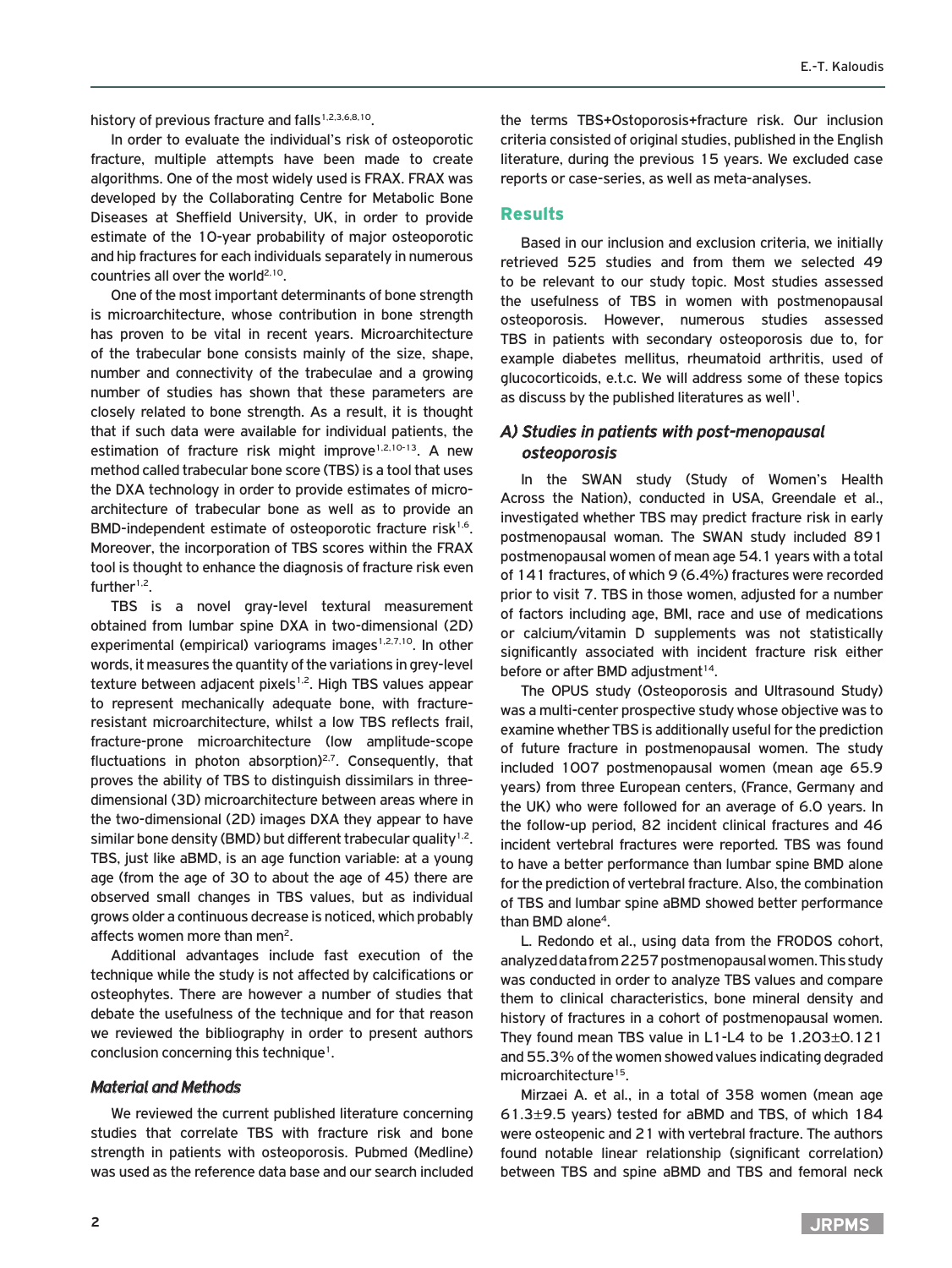aBMD. They also found strong relationship between the variables of FRAX and FRAX-TBS in predicting the risk of major osteoporotic and hip fracture. Moreover, the authors reported that the three different models using aBMD, TBS, and combination of aBMD and TBS were similarly predictive of fragility fractures. TBS in this study was not reported to be not clinically useful in postmenopausal women and adding TBS data to aBMD or FRAX has not increased the predictive power for vertebral fracture<sup>16</sup>.

P. Martineau et al., studied for at least 5 years 37,176 subjects from the Manitoba registry with baseline DXA, FRAX-based fracture probability and lumbar spine TBS. 3741 and 1008 non-traumatic major osteoporotic fractures (MOF) and hip fractures (HF), respectively were recorded.

According to the results of this study, women with recent osteoporosis therapy related to significant increased TBS (+1.5%), whilst significant low (p≤0.001) adjusted baseline TBS was observed in the following subgroups: osteoporotic hip T-score group (-4.0%), prior fracture group (-2.2%), diabetes group (-2.6%), COPD group (-2.8%), high alcohol use group (-2.3%), glucocorticoid use group (-1.5%), RA group (-0.9%) and secondary osteoporosis group (-0.8%). They also observed greater decrease in TBS regarding HRs per SD for fracture prediction in the following: age < 65 prior fracture glucocorticoid use and osteoporosis treatment (MOF p-interaction=0.005). Multiple risk factors for fracture had a significant effect to TBS alone, while TBS-adjusted evaluated and found useful and beneficial for multiple subgroups<sup>17</sup>.

Finally, in an another important study, D. Krueger et al., performed a retrospective, non-random case-control study and they used already existent research DXA lumbar spine (LS) images from 429 women with mean age of 71.3 years old in order to perform TBS blinded to fracture status. According to this study the following paradox occurs: 73% all fractures sustained by women were without osteoporosis and 72% of these women had a TBS score below the median. In conclusion, the ability of TBS to evaluate the trabecular pattern and recognize subjects with vertebral or low trauma fracture was found to enhance DXA. In women with a fracture which were diagnosed for osteoporosis solely by BMD alone, TBS was found to identify 66% -77% of these women<sup>5</sup>.

## *B) Studies in men with osteoporosis*

E. Leib et al., in a retrospective, non-random case-control study, recruited 521 Caucasian men and after they applied inclusion (for example participants sustained at least one confirmed fracture) and exclusion criteria (for example if they have or have had previously any treatment or illness that may influence bone metabolism) a group of 180 men was studied. This total of 180 men consisted of 45 fractured subjects  $63.3\pm12.6$  y and 135 control subjects  $62.9\pm12$  y, matched for age and aBMD. They found that the relationship between TBS and BMD and between TBS and BMI was not very strong (weak correlation). The most important finding of this study is that fractured subjects presented a significantly

lower TBS in comparison with control individuals, while no disparity existed concerning BMI, height and weight. The conclusion of this study was that TBS as a tool showed a prospective use in men in the future. TBS also showed an important difference between fractured and age- and spine BMD-matched non fractured subjects. The results of this study agreed with those previously reported on for men of other nationalities<sup>18</sup>.

W. Leslie et al., performed a study using data from a database, specifically from Province of Manitoba in Canada. 3620 men aged ≥50 (mean 67.6 years) were followed for an average of 4.5 years. During this period, 183 men (5.1%) sustained major osteoporotic fractures (MOF), 91 men (2.5%) clinical vertebral fractures (CVF) and 46 men (1.3%) hip fractures (HF). The authors reported moderate correlation between spine BMD and spine TBS and low correlation between spine and hip BMD. They also found markedly low value spine TBS in fractured compare to nonfractured men for major osteoporotic, hip (both p<0.001) and clinical vertebral fracture (p=0.003). TBS presented predictive power for major osteoporotic and hip fracture but not for clinical vertebral fracture compared to TBS-FRAX model and continued to be a predictor of hip fracture but not for major osteoporotic fracture after an additional adjustment for hip or spine BMD. The authors concluded that spine TBS predicts MOF and HF fracture apart from the FRAX tool for the first one and FRAX and BMD for the second one. However, the authors noted that more extensive studies with incident fractures are needed in order to confirm these results<sup>6</sup>.

J. Schousboe et al., performed a cohort study using data from the Osteoporotic Fractures in Men (MrOS) Study. For this study 5979 men aged 65 years and older were studied for a period from 2000 to 2002. The objectives of this study were to evaluate the link between TBS and incident major osteoporotic and hip fractures in aging men and to assess the utility of the method for fracture prediction either alone or combined to FRAX/BMD. They used proportional hazards models in order to assess the link between this study and incident major osteoporotic and hip fractures. For each standard deviation decrease in TBS, hazard ratios for major osteoporotic fracture were 1.27 and 1.92 respectively and for hip fracture was 1.20 and 1.86 when combined FRAX with BMD and prevalent radiographic vertebral fracture and in subjects with prevalent radiographic vertebral fracture versus in subjects without prevalent radiographic vertebral fracture, respectively. The addition of TBS, prevalent radiographic vertebral fracture status, or both of them to FRAX with BMD and age enhance classification of major osteoporotic fracture cases. The conclusion was that incident major osteoporotic fractures in older men related to TBS and prevalent radiographic vertebral fracture independent of each other and FRAX 10-year fracture risks<sup>19</sup>.

K. Holloway et al., performed a longitudinal study in Australia and used data from the Geelong Osteoporosis Study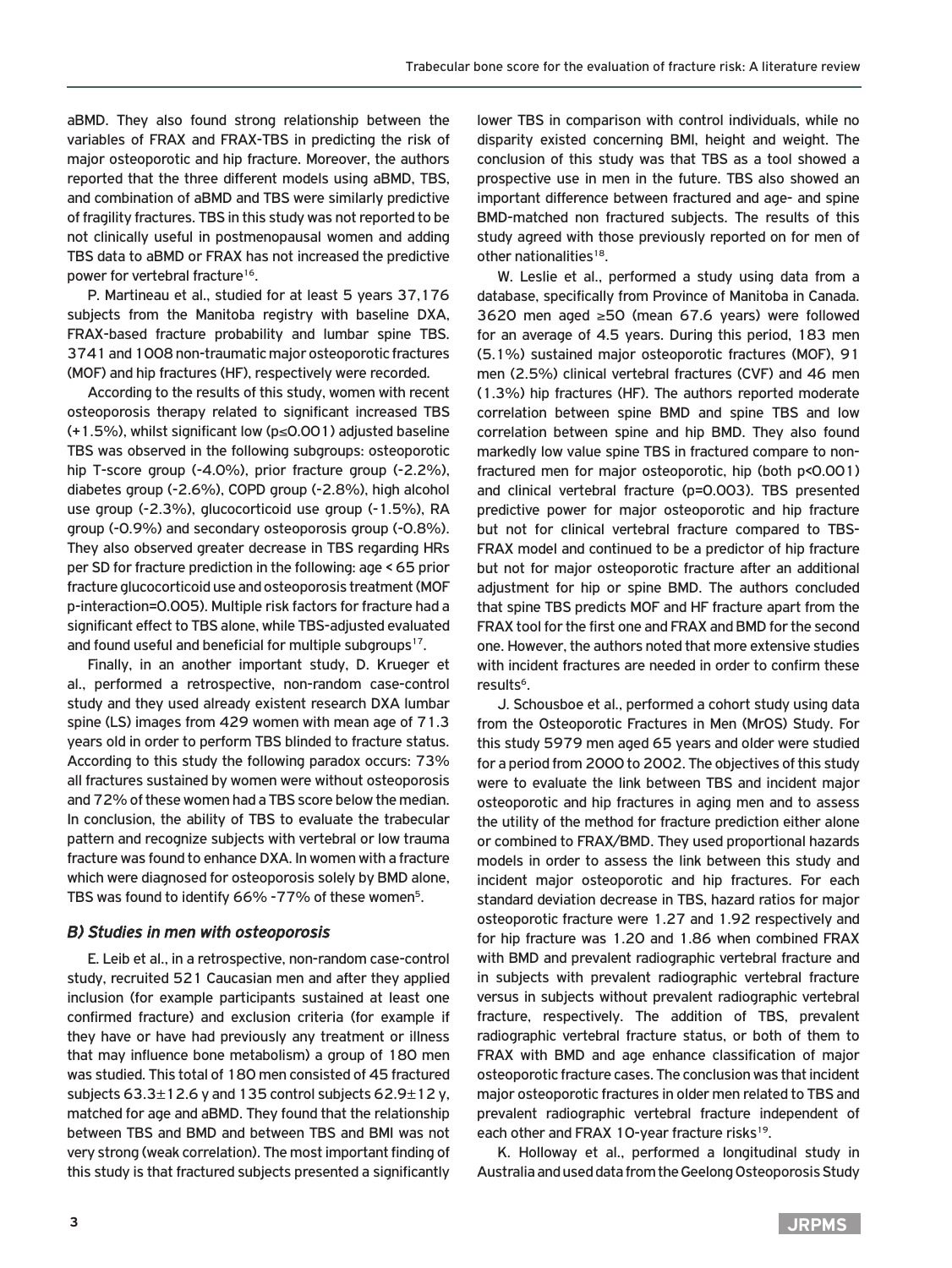(GOS). This study attempted to investigate the prediction of major osteoporotic and hip fracture in Australian men and to compare TBS adjusted FRAX score with unadjusted score. The study assessed 591 men aged 40-90 years and followup time was 9.5 years. 50 men sustained incident major osteoporotic fractures and 14 hip fractures, all identified radiologically. From all the diagnostic indexes (sensitivity, specificity, positive predictive value, negative predictive value), sensitivity was higher in the TBS-adjusted scores (MOF 4%, hip 78.6%) than the unadjusted scores (MOF 2%, hip 57.1%) and a decrease in specificity (MOF 98.9 vs 99.3%; hip 79.9 vs 83.9%). The authors concluded that the MOF or Hip FRAX adjusted to TBS was not really improving the prediction of these fractures<sup>20</sup>.

# *C) Studies in patients with secondary osteoporosis (diabetes, rheumatic diseases etc.)*

## *TBS (trabecular bone score) and Diabetes-Related Fracture Risk*

In a recent review, C. Poiana and C. Capatina among others, report that Diabetes mellitus type 1 as well as type 2, is linked to decreased bone strength and increased fracture risk. However, in type 1 DM BMD is decreased while in type 2 is increased, compared with controls. In patients with type 2 diabetes bone fragility is related to deterioration of bone quality and is not reflected by bone mineral density and bone mass reduction. Moreover, BMD and FRAX are thought to be useful in assessing fracture risk but TBS and TBS-adjusted FRAX may offer a more comprehensive assessment of fracture risk $13$ .

William D. Leslie et al., in a retrospective cohort study, assessing the usefulness of TBS for the prediction of fracture risk in patients with diabetes, used BMD data from the Manitoba cohort. 29,407 women >50 years were studied for a mean of 4.7 years, among whom 2356 (8,1%) had been diagnosed with diabetes. Concerning the results, 175 women with DM suffered major osteoporotic fractures (7.4%) as opposed to 1493 women without (5.5%) diabetes. TBS was found to be a BMD independent predictor of fracture and predicted fractures in diabetic and non-diabetic patients. When they adjusted TBS to the prediction model, the impact of diabetes on fracture was decreased. The conclusion of this study was that in patients with DM, TBS predicts osteoporotic fractures and had higher predictive power for fracture risk than BMD21.

F. Baleanu et al., in a cross-sectional analysis of 260 patients from the FRISBEE cohort study, found that patients in the T2D group appeared to had significantly higher BMD of the total hip compared to controls (0.90±0.13 compared to 0.87±0.12, P=0.015). Patients in the T2D group had considerably lower TBS score (mean=1.19±0.17) in comparison to the control group (mean= $1.27\pm0.13$ ) (P=0.005) and also after adjustment of TBS to BMI, it still remained significantly lower in T2D compared with the control group  $(P=0.02)^{22}$ .

## *TBS (trabecular bone score) in patients with auto-immune diseases of the skeleton*

Kwi Young Kang et al., compared TBS between axial spondyloarthritis (SpA)-(axSpA) patients with and without vertebral fractures in order to explore the possible usefulness of TBS in detecting patients with vertebral fractures. 225 patients 20-67 years were recruited between August 2013 and February 2017. 28 of them (11%) had morphometric vertebral fractures. Subjects with vertebral fractures presented TBS mean value 1.30 (0.13) and subjects without vertebral fractures presented TBS mean value of 1.39 (0.11). Also, patients with vertebral fractures had lower femoral neck BMD. In axSpa patients, for the prediction of vertebral fractures, TBS presented greater distinctive ability than BMD at the total hip. In conclusion, the authors report low TBS in axSpA patients with vertebral fractures and conclude that TBS has predictive power for vertebral fractures in patients with  $axSpA<sup>23</sup>$ .

L. Wildberger et al., in a retrospective study reported results from two cohorts of spondyloarthritis (SpA) male patients, one from Switzerland (Lausanne) and the other from Bulgaria (Sofia). According to the study findings, no statistically significant difference was observed for the mean TBS between the overall population (1.26±0.13) and the SpA men with  $(1.21 \pm 0.12)$  and without  $(1.33 \pm 0.11)$ syndesmophytes (P=0.001 and 0.06 before and after adjustment for BMI). However, authors found statistically significant differences for the mean BMD T-score between the general population and the SpA men. They also found that BMD (spine and hip) and TBS values were lower in SpA men with and without syndesmophytes versus to overall population, with the exception of men with syndesmophytes and regular spine BMD. From this result they concluded that syndesmophytes can not affect TBS<sup>24</sup>.

S. Breban et al., assessed 185 women with RA (mean disease duration of  $15.5\pm9.9$  years) aged  $56.0\pm13.5$ years, with the aim of evaluate bone mineral density (BMD), trabecular bone score (TBS) and their combination in order to detect rheumatoid arthritis (RA) patients with vertebral fractures (VFs). They also used DXA to evaluate lumbar spine, total hip, and femoral neck BMD and performed Vertebral Fracture Assessment (VFA) to evaluate VFs from T4 to L4. Patients with VF presented significantly lower TBS and T-score values compared to patients without VF. The threshold of 1.173 for TBS had the best sensitivity (63%) and specificity (74%). In order to predict the presence of VF in RA patients, TBS was found superior than lumbar spine BMD and similar to femoral neck BMD<sup>25</sup>.

C. Richards et al., in a cohort of patients from the Manitoba Bone Mineral Density, with diagnosis codes for ankylosing spondylitis, assessed whether TBS would predict osteoporotic fracture in patients with AS. A group of 188 subjects diagnosed with AS was studied. Patients who sustained incident MOF had lower TBS values (1.278±0.126 versus 1.178±0.136, p<0.001). The measurement of TBS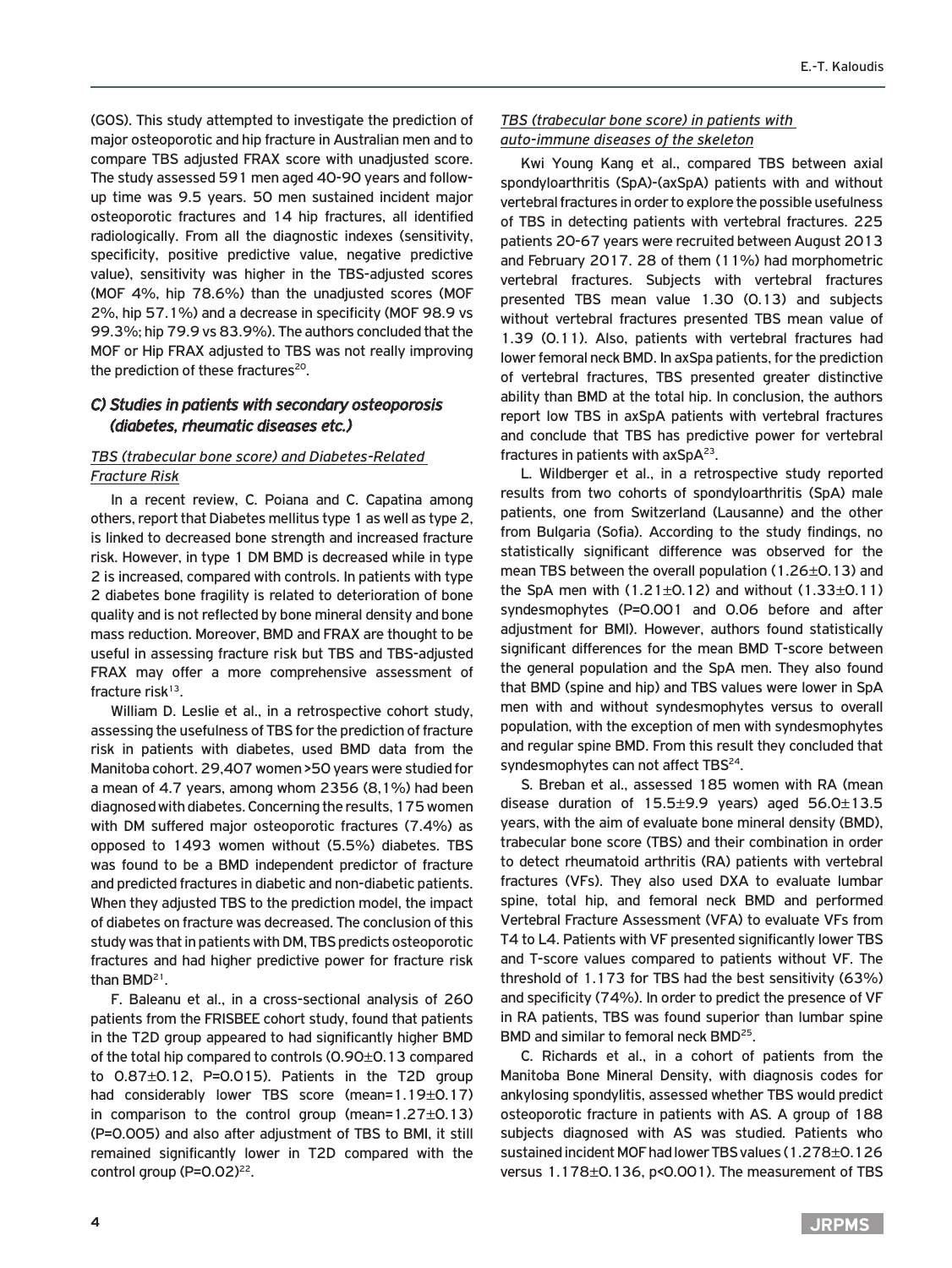alone and the combination of FRAX-MOF-BMD predicted major osteoporotic fracture (p=0.003) and clinical spine fracture (p=0.019) in 19 and 7 patients, respectively. Also, unadjusted models for the TBS showed predictive power of all fracture (N=27) (p=0.02). They concluded that TBS as an independent parameter showed predictive ability for major osteoporotic and clinical spine fracture in patients with AS<sup>26</sup>.

E-Ling Lai et al., in a single-center retrospective study, aimed to assess whether TBS identified existing vertebral fractures (VF) more accurately than BMD in systemic lupus erythematosus (SLE) patients. 147 Chinese patients >20 years were enrolled. SLE patients with vertebral fracture presented prevalence at a rate of 19% and significantly lower BMD, T-score, TBS, and TBS T-score values. TBS exhibited higher positive predictive value and negative predictive value than lumbar spine and left femur BMD for prevalent vertebral fractures in SLE. The conclusion of this study was that in SLE patients with degraded microarchitecture and prevalent vertebral fractures, TBS is an additional parameter for assessing vertebral fracture prevalence<sup>27</sup>.

## *TBS (trabecular bone score) and glucocorticoid-Related Fracture Risk*

Mei-Hua Chuang et al., retrospectively reviewed medicals records of 46 female patients from a regional hospital in southern Taiwan in order to evaluate the predictive value of TBS and FRAX-adjusted-TBS (T-FRAX) compared with bone mineral density (BMD) and FRAX alone. patients were separated in two groups: one group (N=30) under glucocorticoid-treatment and a control group (N=16) . All adult female (40 to 89 years old) patients had undergone DXA twice within a 12- to 24-month interval. Analysis of covariance was conducted to compare the outcomes between the two groups of patients, adjusting for age and baseline values. According to the results, in the glucocorticoid group they found a significant lower adjusted mean of TBS (P=0.035) and a significant higher adjusted mean of T-FRAX for major osteoporotic fracture (P=0.006) while for the adjusted means for BMD and FRAX significant differences were noticed<sup>28</sup>.

In a cross-sectional study, Florez et al., saught to determine the potential usefulness of TBS for fracture risk assessment in glucocorticoid (GC)-treated patients compared with sole BMD assessment. 127 patients (63% women), mean age 62 years, receiving GC treatment (prednisolone dose: 14.5 mg), for various autoimmune diseases for a median 47.7 months were enrolled. Patients with vertebral fractures and with any fragility fracture had degraded microarchitecture considerably more often than densitometric osteoporosis (OP); 76% vs 38% and 69% vs 36%, respectively. Fracture discrimination for vertebral fractures, using TBS and BMD sensitivity, specificity, positive predictive value, and negative predictive value were 0.76, 0.53, 0.25 and 0.92, and 0.38, 0.72, 0.22 and 0.85, respectively. BMD and TBS combined, had the effect

of increasing specificity for VF and for any fragility fracture to 0.89 and to 0.9, respectively. Also, TBS presented better efficiency than BMD to distinguish between patients with fracture, especially VFs vertebral. The results suggested that TBS performed better than BMD to discriminate fracture risk assessment in GC-treated patients<sup>29</sup>.

M. Paggiosi et al., carried out a cross-sectional observational study, to compare the diagnostic utility of three parameters (lumbar spine BMD, TBS, and LS-BMD in combination with TBS (LS-BMD+TBS) in order to discriminate between healthy women and glucocorticoid treated women, and glucocorticoid-naïve women with recent fractures. In this study, 484 older women (ages 55-79 years) were recruited and evaluated in 3 subgroups: one subgroup consist of 64 women had received prednisolone ≥5 mg/day for a period more than 3 months, another group consist of 46 women sustained a recent fracture (distal forearm, proximal humerus, vertebra, proximal femur) and finally a subgroup of 279 were healthy women. Women who received glucocorticoid treat presented lower TBS Z-scores than glucocorticoid-naïve women (-0.80 versus 0) but their LS-BMD Z-scores were nearly similar (-0.13 versus 0). Also, women who sustained relatively new fractures presented lower LS-BMD (-0.34 to -1.38) and TBS (-0.38 to -1.04) values than healthy women. TBS alone and the combination of LS-BMD and TBS but not LS-BMD alone was able to discriminate between glucocorticoid-treated and glucocorticoid-naïve women. They concluded that TBS could be a utility method for an additional study of osteoporosis due to glucocorticoids<sup>30</sup>.

## *Limitations of TBS*

As shown in numerous studies, TBS presents also a number of limitations, including image noise that may affect the variogram $31$ , or technical problems related to the modalities (e.g., aging X-ray tubes, sensor deficiencies) causing exogenous noise. Also, the use of TBS in patients with BMI, below 15 kg/ $m^2$  and over 35 kg/ $m^2$  has not been approved $32$ .

Numerous studies have demonstrated the ability of TBS to distinguish fractures in a substantial number of postmenopausal women but studies exclusively for men are minimal. Also, when using GE-Lunar machines, women appear to have higher TBS values than men. This fact is unexpected and contradicts the results by histomorphometry and HRpQCT of a more conserved trabecular microarchitecture in aging men than in women.

One of the most important clinical limitations is the absence of a threshold that determines which TBS value is normal and which is abnormal. It is necessary to carry out an extensive population-based studies in order to ascertain the optimal health ranges across age and sex as the proposed TBS ranges until now relate to postmenopausal women only $31$ .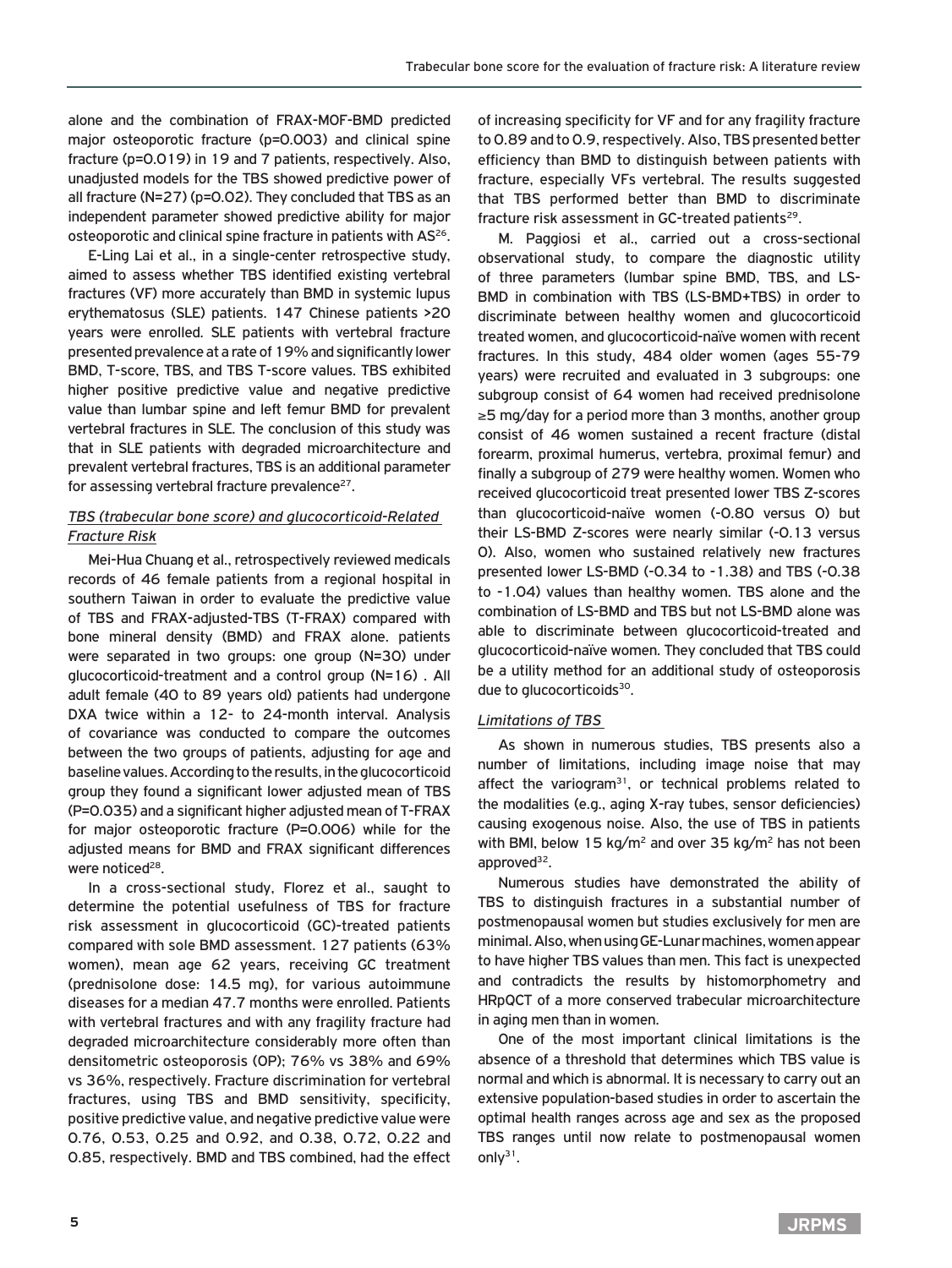# Conclusion

The need for a more accurate tool in fracture risk assessment, beyond BMD and T-score by DXA, has led to an attempt to incorporate a surrogate of trabecular microarchitectural integrity such as the Trabecular Bone Score (TBS). TBS is completely non-invasive, does not require additional patient visits or examinations and has been shown in many studies to be effective either used alone or in combination with others clinical tools such as the FRAX tool. It can be used to evaluate the risk of osteoporotic fracture in postmenopausal women and men over 50 years of age. However, the data for men are less substantial. Studies have also shown the usefulness of TBS in evaluating and treating patients with a wide range of secondary causes of osteoporosis, including Cushing's syndrome, hyperparathyroidism, type 2 diabetes, chronic kidney disease and patients receiving glucocorticoids for a long period. Finally, as a clinical tool, it is very promising however more research is needed in order to conclude as to its actual validity in multiple clinical settings.

# *References*

- 1. Hans D, Šteňová E, Lamy O. The Trabecular Bone Score (TBS) Complements DXA and the FRAX as a Fracture Risk Assessment Tool in Routine Clinical Practice. Curr Osteoporos Rep 2017;15(6):521- 531.
- 2. Harvey NC, Glüer CC, Binkley N, McCloskey EV, Brandi ML, Cooper, C et al. Trabecular bone score (TBS) as a new complementary approach for osteoporosis evaluation in clinical practice. Bone 2015;78:216- 224.
- 3. Leslie WD, Shevroja E, Johansson H, McCloskey EV, Harvey NC, Kanis JA et al. Risk-equivalent T-score adjustment for using lumbar spine trabecularbone score (TBS): the Manitoba BMD registry. Osteoporos Int 2018;29(3):751-758.
- 4. Briot K, Paternotte S, Kolta S, Eastell R, Reid D, Felsenberg D et al. Added value of trabecular bone score to bone mineral density for prediction of osteoporotic fractures in postmenopausal women: The OPUS study. Bone 2013;57(1):232-236.
- 5. Krueger D, Fidler E, Libber J, Aubry-Rozier B, Hans D, Binkley N. Spine Trabecular Bone Score Subsequent to Bone Mineral Density Improves Fracture Discrimination in Women. J Clin Densitom 2014;17(1):60-65.
- 6. Leslie W, Aubry-Rozier B, Lix L, Morin S, Majumdar S, Hans D. Spine bone texture assessed by trabecular bone score (TBS) predicts osteoporotic fractures in men: The Manitoba Bone Density Program. Bone 2014;67:10-14.
- 7. Martineau P, Leslie WD. Trabecular bone score (TBS): Method and applications. Bone 2017;104:66-72.
- 8. Popp AW, Meer S, Krieg MA, Perrelet R, Hans D, Lippuner K. Bone mineral density (BMD) and vertebral trabecular bone score (TBS) for the identification of elderly women at high riskfor fracture: the SEMOF cohort study. Europ Spin J 2016;25(11):3432-3438.
- 9. Naylor KL, Prior J, Garg AX, Berger C, Langsetmo L, Adachi JD. Trabecular bone score and incident fragility fracture risk in adults with reduced kidney function. Clin J Am Soc Nephrol 2016;11(11):2032- 2040.
- 10. McCloskey EV, Odén Α, Harvey NC, Leslie WD, Hans D, Johansson

H et al. A Meta-Analysis of Trabecular Bone Score in FractureRisk Prediction and Its Relationship to FRAX. J Bone Mine Res 2016;31(5):940-948.

- 11. Silva BC, Leslie WD. Trabecular Bone Score: A New DXA-Derived Measurement for Fracture Risk Assessment. Endocrinol Metabol Clin Nor Am 2017;46(1):153-180.
- 12. Shevroja E, Lamy O, Kohlmeier L, Koromani F,Rivadeneira F, Hans D. Use of Trabecular Bone Score (TBS) as a Complementary Approach to Dual-energy X-ray Absorptiometry (DXA) for Fracture Risk Assessment in Clinical Practice. J Clin Densitom 2017;20(3):334- 345.
- 13. Poiana C, Capatina C. Fracture Risk Assessment in Patients With Diabetes Mellitus. J Clin Densitom 2017;20(3):432-443.
- 14. Greendale GA, Huang M, Cauley JA, Harlow S, Finkelstein JS, Karlamangla AS. Premenopausal and early postmenopausal trabecular bone score (TBS) and fracture risk: Study of Women's Health Across the Nation (SWAN). Bone 2020;140.
- 15. Redondo L, Puigoriol E, Rodríguez JR, Peris P, Kanterewicz E. Usefulness of the trabecular bone score for assessing the risk of osteoporotic fracture. Rev Clin Esp 2018;218:121-127.
- 16. Mirzaei A, Jahed SA, Nojomi M, Rajaei A, Zabihiyeganeh M. A study of the value of trabecular bone score in fracture risk assessment of postmenopausal women. Taiwan J Obstet Gynecol 2018;57(3):389- 393.
- 17. Martineau P, Leslie W, Johansson H, Harvey N, McCloskey E, Hans D, et al. In which patients does lumbar spine trabecular bone score (TBS) have the largest effect? Bone 2018;113:161-168.
- 18. Leib E, Winzenrieth R, Aubry-Rozier B, Hans D. Vertebral microarchitecture and fragility fracture in men: A TBS study. Bone 2014;62:51-55.
- 19. Schousboe JT, Vo T, Taylor BC, Cawthon PM, Schwartz AV, Bauer DC et al. Prediction of Incident Major Osteoporotic and Hip Fractures by Trabecular Bone Score (TBS) and Prevalent Radiographic Vertebral Fracture in Older Men. J Bone Mineral Res 2016;31(3):690-697.
- 20. Holloway KL, Mohebbi M, Betson AG, Hans D, Hyde NK, Brennan-Olsen SL et al. Prediction of major osteoporotic and hip fractures in Australian men using FRAX scores adjusted with trabecular bone score. Osteoporos Int 2018;29(1):101-108.
- 21. Leslie W, Aubry-Rozier B, Lamy O, Hans D. TBS (Trabecular Bone Score) and Diabetes-Related Fracture Risk. J Clin Endocrinol Metabol 2013;98(2):602-609.
- 22. Baleanu F, Bergmann P, Hambye AS, Dekelver C, Iconaru L, Cappelle SI et al. Assessment of bone quality with trabecular bone score in type 2 diabetes mellitus: A study from the FRISBEE cohort. Int J Clin Pract. 2019;73(5).
- 23. Kang KY, Kim IJ, Park SH, Hong YS. Associations between trabecular bone score and vertebral fractures in patients with axial spondyloarthritis. Rheumatol (UK). 2018;57(6):1033-1040.
- 24. Wildberger L, Boyadzhieva V, Hans D, Stoilov N, Rashkov R, Aubry-Rozier B. Impact of lumbar syndesmophyte on bone health as assessed by bone density (BMD) and bone texture (TBS) in men with axial spondyloarthritis. J Bone Spin. 2017;84(4):463-466.
- 25. Bréban S, Briot K, Kolta S, Paternotte S, Ghazi M, Fechtenbaum J et al. Identification of Rheumatoid Arthritis Patients With Vertebral Fractures Using Bone Mineral Density and Trabecular Bone Score. J Clin Densitom 2012;15(3):260-266.
- 26. Richards C,Hans D, Leslie WD. Original ArticleTrabecular Bone Score (TBS) Predicts Fracture in Ankylosing Spondylitis: The Manitoba BMD Registry. J Clin Densitom 2020;23(4):543-548.
- 27. Lai EL, Huang WN,Chen HH, Chen JP, Chen DY, Hsieh TY et al. Degraded microarchitecture by low trabecular bone score isassociated with prevalent vertebral fractures in patients with